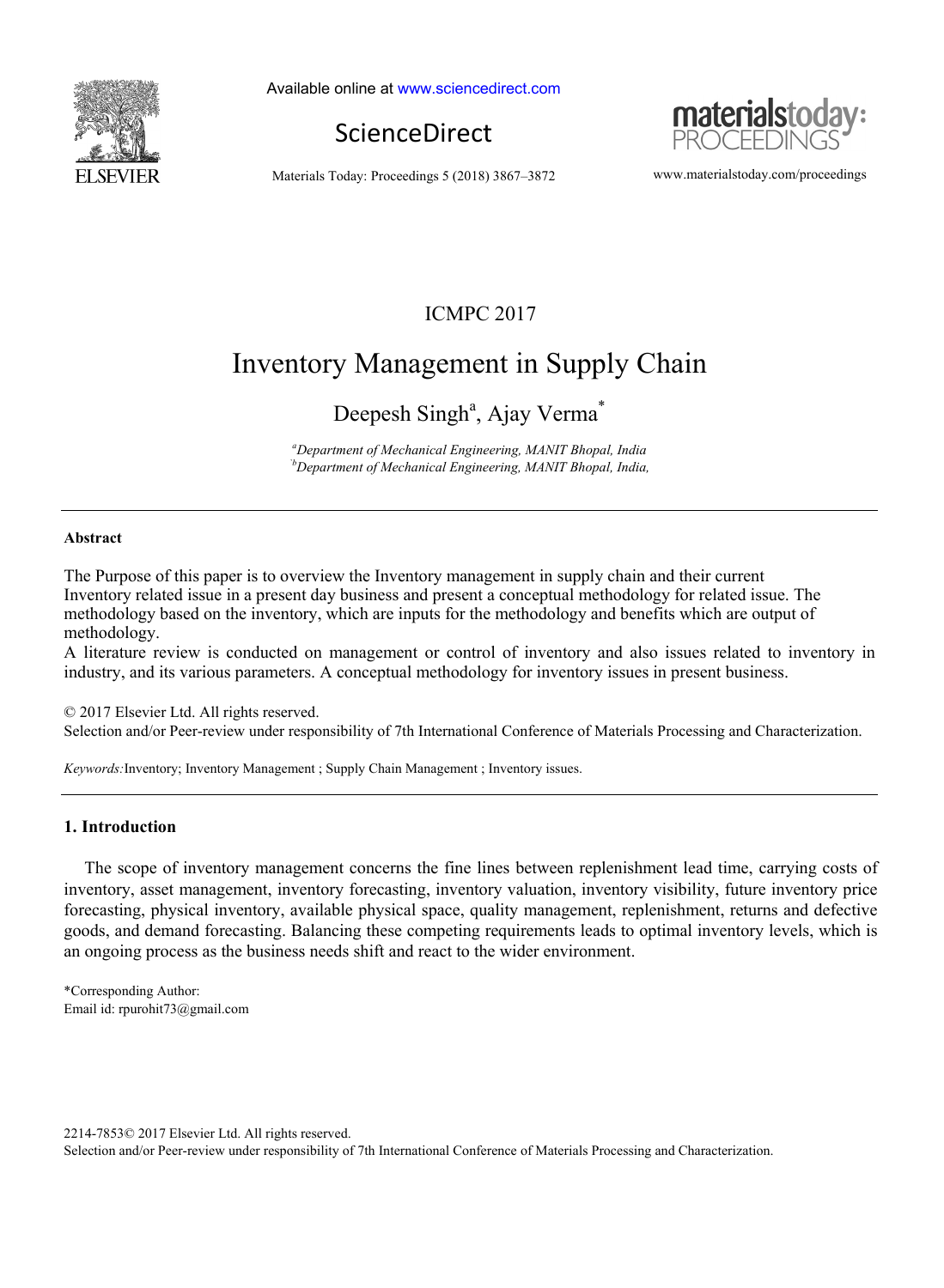## **Introduction to Inventory:**

Inventory is the raw materials, work-in-process products and finished goods that are considered to be the portion of a business's assets that are ready or will be ready for sale. Inventory represents one of the most important assets of a business.

The paper makes an attempt to understand the importance of inventory, Inventory issue and then to present a conceptual methodology for inventory issue.

The objective of this paper are:-

- 1. To understand the concepts of inventory and inventory management in supply chain.
- 2. To highlight the inventoryissue in current business.
- 3. To highlight various inventory issue in industry.
- 4. To present a conceptual methodology for related issue.

The paper is organized as after the literature review a conceptual methodology for inventory related issue is presented. Finally, concluding remarks with some directions for future research are provided.

**Inventory Management** is the part of Supply chain management that plans, implements and controls the efficient, effective, forward, and reverse flow and storage of goods, services, and related information between the point of origin and the point of consumption in order to meet customer's requirements.

Inventory management is defined as "the continuing process of planning, organizing andcontrolling inventory that aims at minimizing the investment in inventory while balancing supply and demand". Specifically, the process is a supervision of supply, storage andaccessibility of items in order to ensure an adequate supply without excessive oversupply.

Since the mid-1990s, there has been a large increase in annual number of inventory management articles. Researchers conduct such relevant research in several respects. First, most of publications in logistics journals are about traditional inventory control models. Thesepapers evaluate traditional inventory control models under particular conditions or incorporate additional considerations into established models. Another popular theme is aboutdeveloping approaches to reduce the quantity of inventory that a warehouse must have, which refers to reducing the safety stock by centralization of warehouse locations.

**Supply Chain** is defined as a system of organizations, people, activities, information, and resources involved in moving a product or service from supplier to customer. Supply chain activities involve the transformation of natural resources, raw materials, and components into a finished product that is delivered to the end customer.

The network of organizations that are involved, through upstream and downstream linkages, in the different processes and activities that produce value in the form of products and services delivered to the ultimate consumer. A set of firms that pass materials forward. The alignment of firms that brings products or services to market including the final customers as part of the supply chain. A set of three or more entities (organizations or individuals) directly involved in the upstream and downstream flows of products, services, finances, and/or information from a source to a customer.Inventory is part of supply chain or supply chain management whose totally focus on management of inventory from supplier to customer and vice versa.

### **Process view of supply chain:**

(1) **Cycle view -** In which the processes in a supply chain are divided into a series of cycles, each performed at the interface between two successive stages of a supply chain as show in below Fig.1.